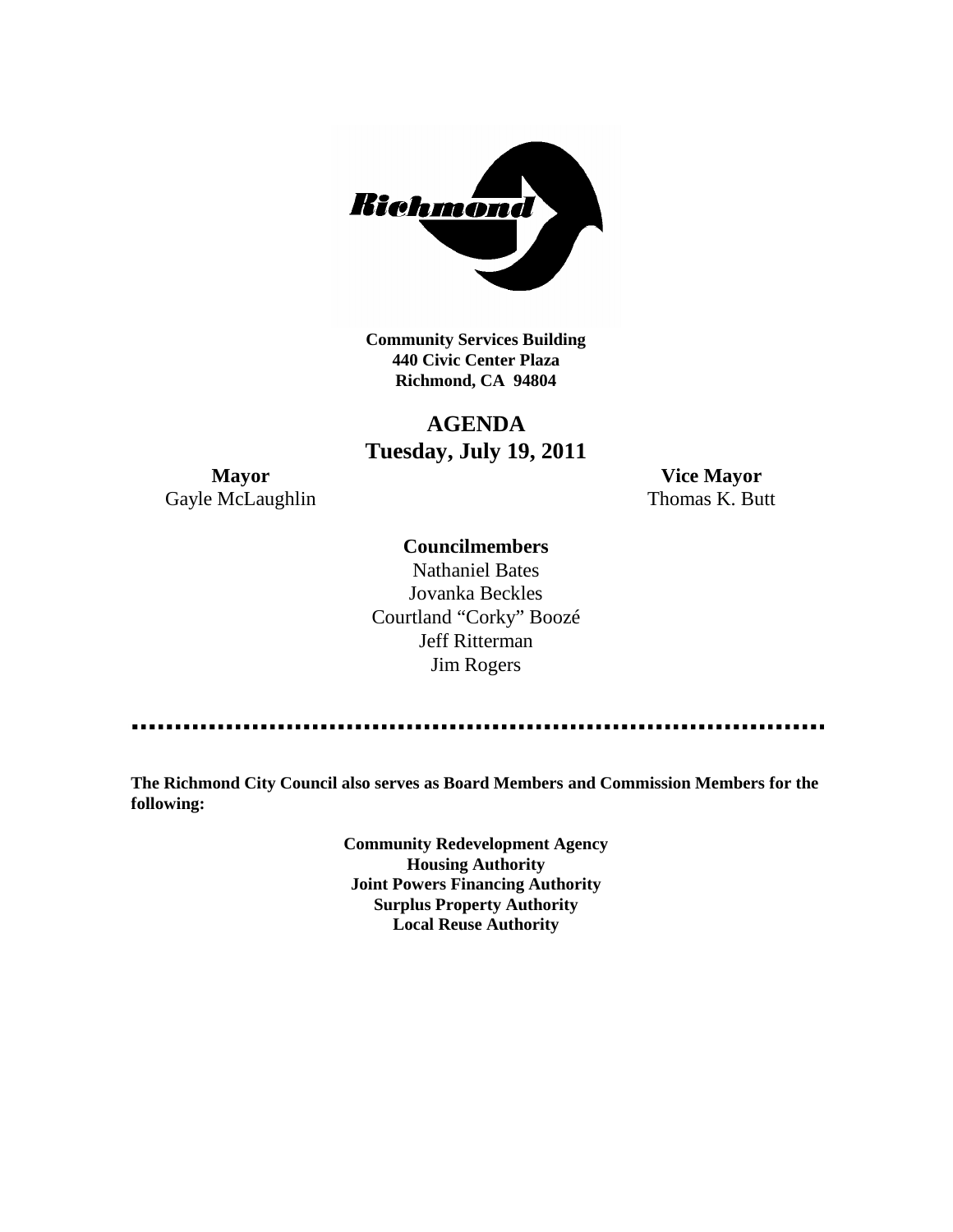# **MEETING PROCEDURES**

The City of Richmond encourages community participation at its City Council meetings and has established procedures that are intended to accommodate public input in a timely and time-sensitive way. As a courtesy to all members of the public who wish to participate in City Council meetings, please observe the following procedures:

**PUBLIC COMMENT ON AGENDA ITEMS:** Anyone who desires to address the City Council on items appearing on the agenda must complete and file a pink speaker's card with the City Clerk **prior** to the City Council's consideration of the item. Once the City Clerk has announced the item and discussion has commenced, no person shall be permitted to speak on the item other than those persons who have submitted their names to the City Clerk. Your name will be called when the item is announced for discussion. **Each speaker will be allowed TWO (2) MINUTES to address the City Council on NON-PUBLIC HEARING items listed on the agenda.**

**OPEN FORUM FOR PUBLIC COMMENT:** Individuals who would like to address the City Council on matters not listed on the agenda or on **Presentations, Proclamations and Commendations, Report from the City Attorney, or Reports of Officers** may do so under Open Forum. All speakers must complete and file a pink speaker's card with the City Clerk **prior** to the commencement of Open Forum. **The amount of time allotted to individual speakers shall be determined based on the number of persons requesting to speak during this item. The time allocation for each speaker will be as follows: 15 or fewer speakers, a maximum of 2 minutes; 16 to 24 speakers, a maximum of 1 and one-half minutes; and 25 or more speakers, a maximum of 1 minute.**

### **SPEAKERS ARE REQUESTED TO OCCUPY THE RESERVED SEATS IN THE FRONT ROW BEHIND THE SPEAKER'S PODIUM AS THEIR NAME IS ANNOUNCED BY THE CITY CLERK.**

**CONSENT CALENDAR:** Consent Calendar items are considered routine and will be enacted, approved or adopted by one motion unless a request for removal for discussion or explanation is received from the audience or the City Council. A member of the audience requesting to remove an item from the Consent Calendar must complete and file a speaker's card with the City Clerk **prior to the City Council's consideration of Agenda Review.** An item removed from the Consent Calendar may be placed anywhere on the agenda following the City Council's agenda review.

*The City Council's adopted Rules of Procedure recognize that debate on policy is healthy; debate on personalities is not. The Chairperson has the right and obligation to cut off discussion that is too personal, too loud, or too crude.*

**\*\*\*\*\*\*\*\*\*\*\*\*\*\*\*\*\*\*\*\*\*\*\*\*\*\*\*\*\*\*\*\*\*\*\*\*\*\*\*\*\*\*\*\*\*\*\*\*\*\*\*\*\*\*\*\*\*\***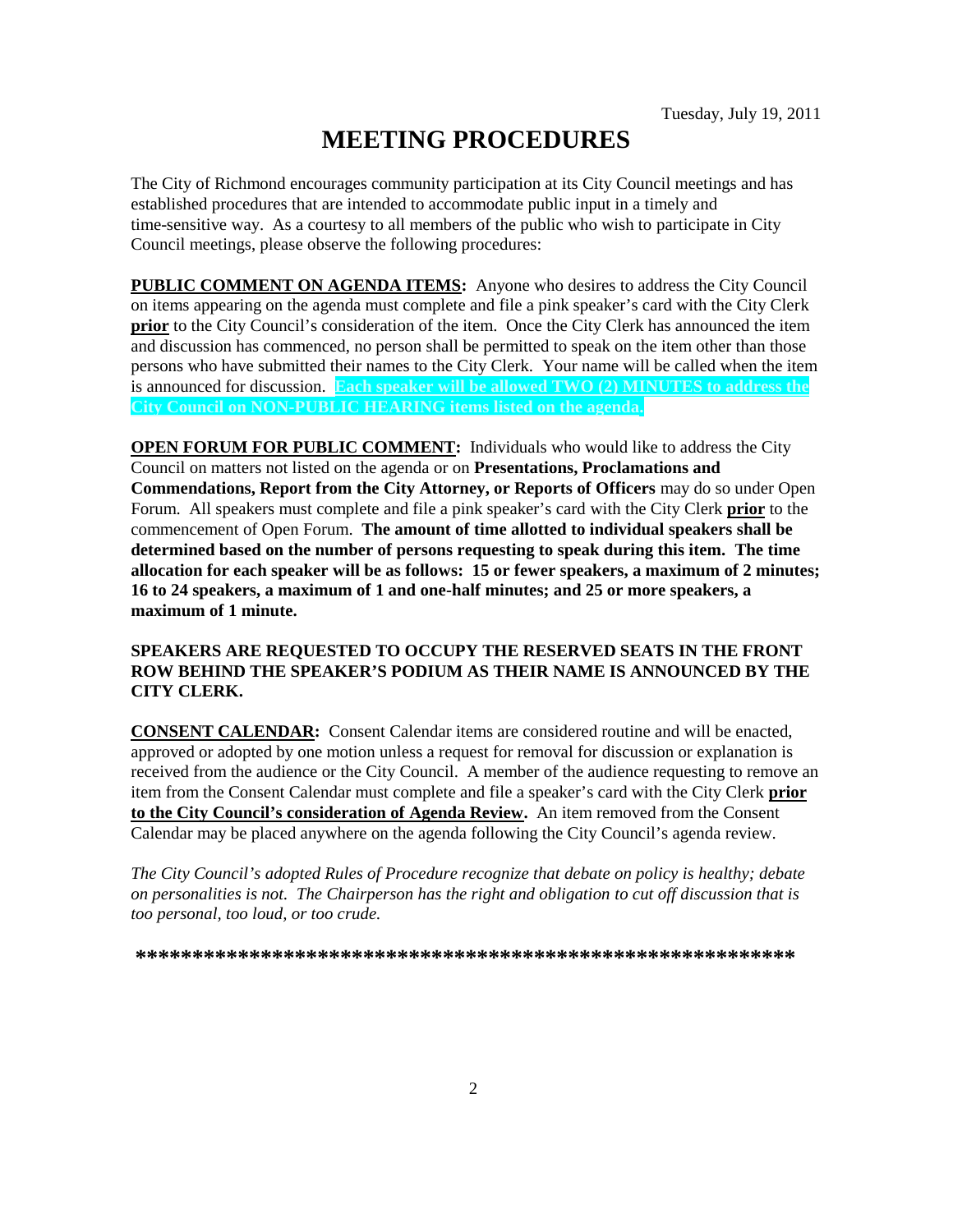### **EVENING OPEN SESSION**

5:00 p.m.

### **A. ROLL CALL**

#### **B. PUBLIC COMMENT**

### **C. ADJOURN TO CLOSED SESSION**

## **CLOSED SESSION**

Shimada Room of the Community Services Building

### **A. CITY COUNCIL**

**A-1.** LIABILITY CLAIMS - PENDING LITIGATION (Government Code Section 54956.9):

HUD OIG Proposed Housing Authority Repayment Agreement Review

Vincent Whittington vs. City of Richmond

Richard Clark vs. City of Richmond

**A-2.** CONFERENCE WITH LEGAL COUNSEL - EXISTING LITIGATION (Subdivision [a] of Government Code Section 54956.9):

Yarbough/Freeman vs. City of Richmond

**A-3.** CONFERENCE WITH LEGAL COUNSEL - ANTICIPATED LITIGATION (Initiation of litigation pursuant to Subdivision (c) of Government Code Section 54956.9):

One Case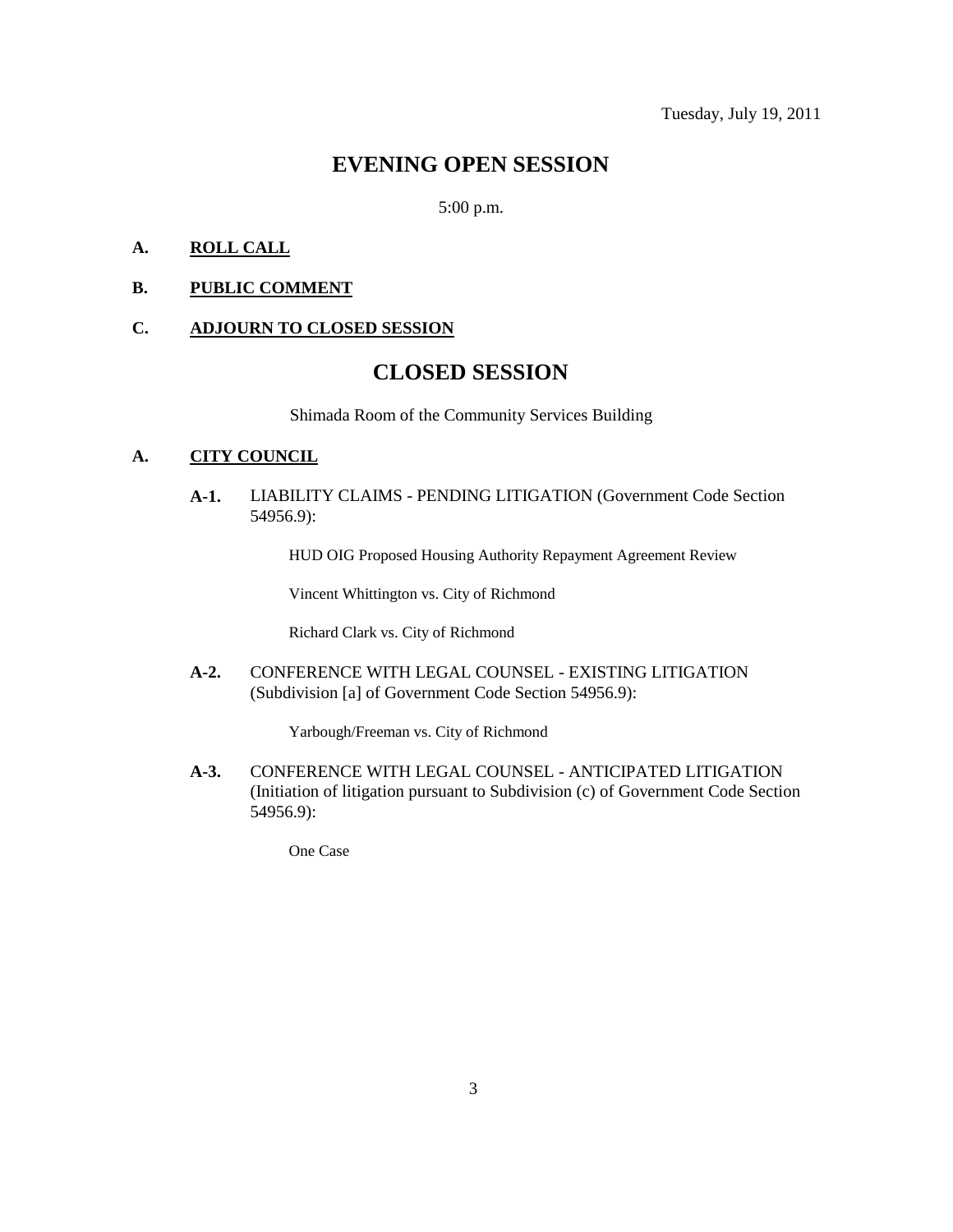### **JOINT MEETING OF THE RICHMOND REDEVELOPMENT AGENCY/RICHMOND CITY COUNCIL**

6:30 p.m.

- **A. PLEDGE TO THE FLAG**
- **B. ROLL CALL**
- **C. STATEMENT OF CONFLICT OF INTEREST**
- **D. OPEN FORUM FOR PUBLIC COMMENT**
- **E. AGENDA REVIEW**

#### **F. PRESENTATIONS, PROCLAMATIONS, AND COMMENDATIONS**

**F-1.** PRESENTATION of a Certificate of Appreciation to Antwon Cloird for his community activism - Mayor McLaughlin (620-6503), Councilmembers Bates and Boozé (620-6581).

### **G. REPORT FROM THE CITY ATTORNEY OF FINAL DECISIONS MADE AND NON-CONFIDENTIAL DISCUSSIONS HELD DURING CLOSED SESSION**

### **H. JOINT REDEVELOPMENT AGENCY BOARD/RICHMOND CITY COUNCIL CONSENT CALENDAR**

**H-1.** (1) ADOPT a resolution of the Richmond City Council approving the addendum to the previously certified Environmental Impact Report (EIR) for the Miraflores Housing Development site. The addendum reflects proposed changes to the Remedial Action Plan to off-haul lead-affected soils from the site to a permitted waste facility rather than encapsulating them on-site under the future roadways; and (2) ADOPT a resolution of the Agency Board approving and authorizing the executive director to execute amendments to remediation contracts with Eagle Environmental Construction (EEC) for: (a) abatement, demolition, historic structure relocation activities, including change orders of up to \$300,000 for the handling of Class 1 demolition debris and up to \$200,000 for the dismantling relocation and preservation of three greenhouse structures; and (b) soil remediation activities: changing the form of the contract, modifying the scope of work to include off-hauling of lead-impacted soils and adding up to \$700,000 to the contract budget. The total revised budget amount for both contracts shall not exceed \$5 million, and the contract term shall not exceed 270 days - Richmond Community Redevelopment Agency (Steve Duran/Patrick Lynch 307-8140).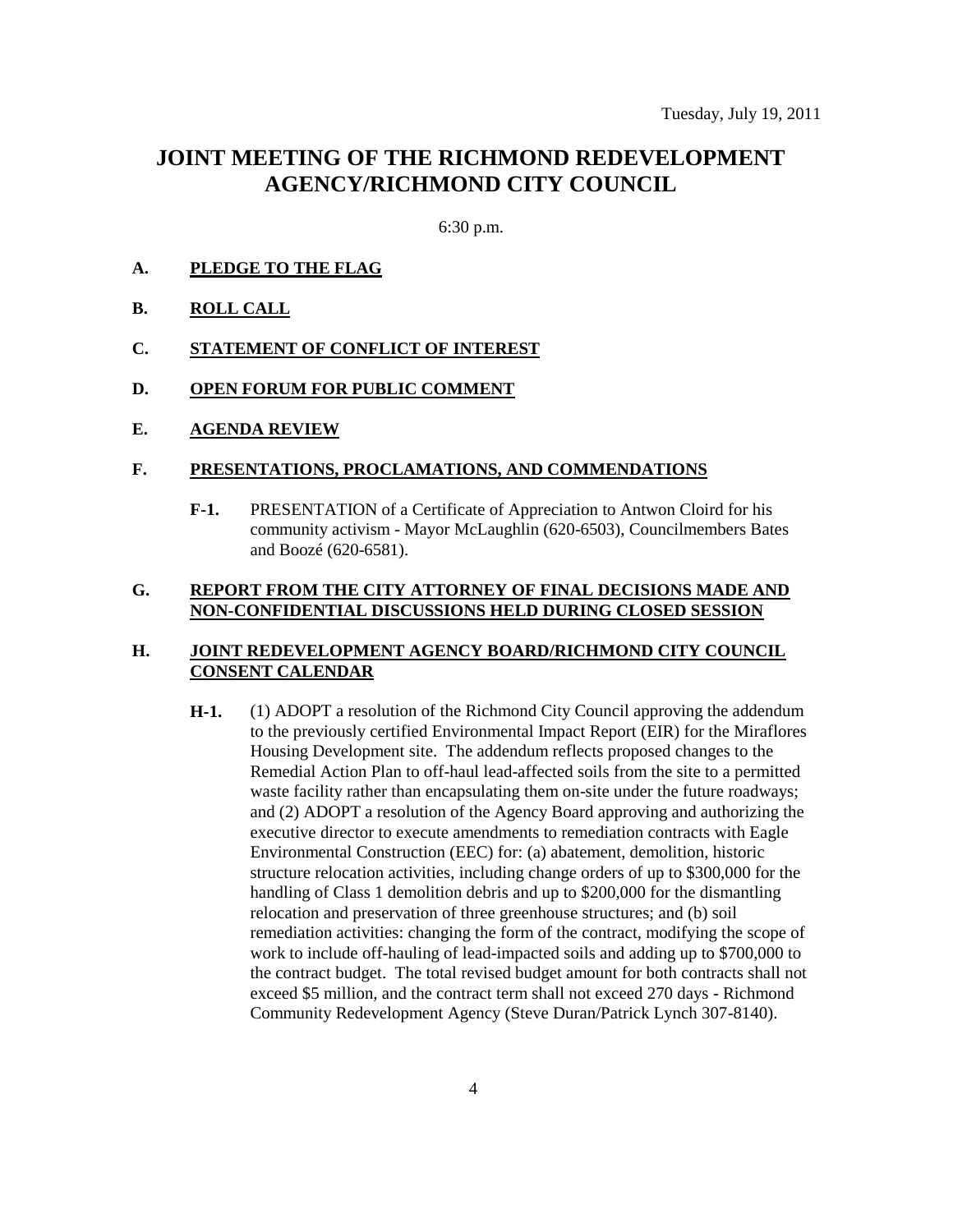### **I. CITY COUNCIL CONSENT CALENDAR**

- **I-1.** ADOPT a resolution authorizing a standing-order-procurement process with Innovative Interfaces, Inc. for annual hardware and software maintenance, consulting, training, and software application modules in an amount not to exceed \$150,000 for each of three fiscal years: 2011-2012, 2012-2013, and 2013-2014 (This item was reviewed and recommended for approval by the Finance Committee at its July 8, 2011, meeting) - Library and Cultural Services (Mike Oliver 620-6555).
- **I-2.** ADOPT a resolution to accept the 2011 California Emergency Management Agency (CALEMA) grant funds in the amount of \$180,209 and APPROVE the continuation of two contracts funded by the CALEMA Grant for on-site advocates to assist victims of domestic violence and sexual assault, for the period January 1, 2011, to December 31, 2011, with STAND-Against Domestic Violence in an amount not to exceed \$85,260, and with Community Violence Solutions in an amount not to exceed \$71,851 - Police Department (Chief Chris Magnus 621-1802).
- **I-3.** ADOPT a resolution approving an easement to Pacific Gas & Electric Company (PG&E) for utility relocation as part of the Bradley A. Moody Underpass Project - Richmond Community Redevelopment Agency (Steve Duran/Alan Wolken 307-8140).
- **I-4.** APPROVE an emergency contract with Bass Electric, Inc. to complete necessary repairs to the high-voltage equipment, and to provide temporary power, at the Port's Administration Building at Terminal 3, and two tenant facility sites at the Point Potrero Marine Terminal, in an amount not to exceed \$89,870 - Port (Jim Matzorkis 215-4600).
- **I-5.** ADOPT a resolution authorizing the City of Richmond to levy special assessments against certain properties having unpaid invoices related to administrative citations, nuisance abatement costs, and foreclosure ordinance fines pursuant to Richmond Municipal Code Chapters 9.22 and 2.63 - Police Department (Chief Chris Magnus 621-1802).
- **I-6.** ADOPT an ordinance (second reading) amending (reducing) the wages, salary, and compensation for the classification of Library and Cultural Services Director (Salary Range No. 4:1: \$9,945 - \$14,917/month) - Human Resources Management Department (Leslie Knight 620-6600).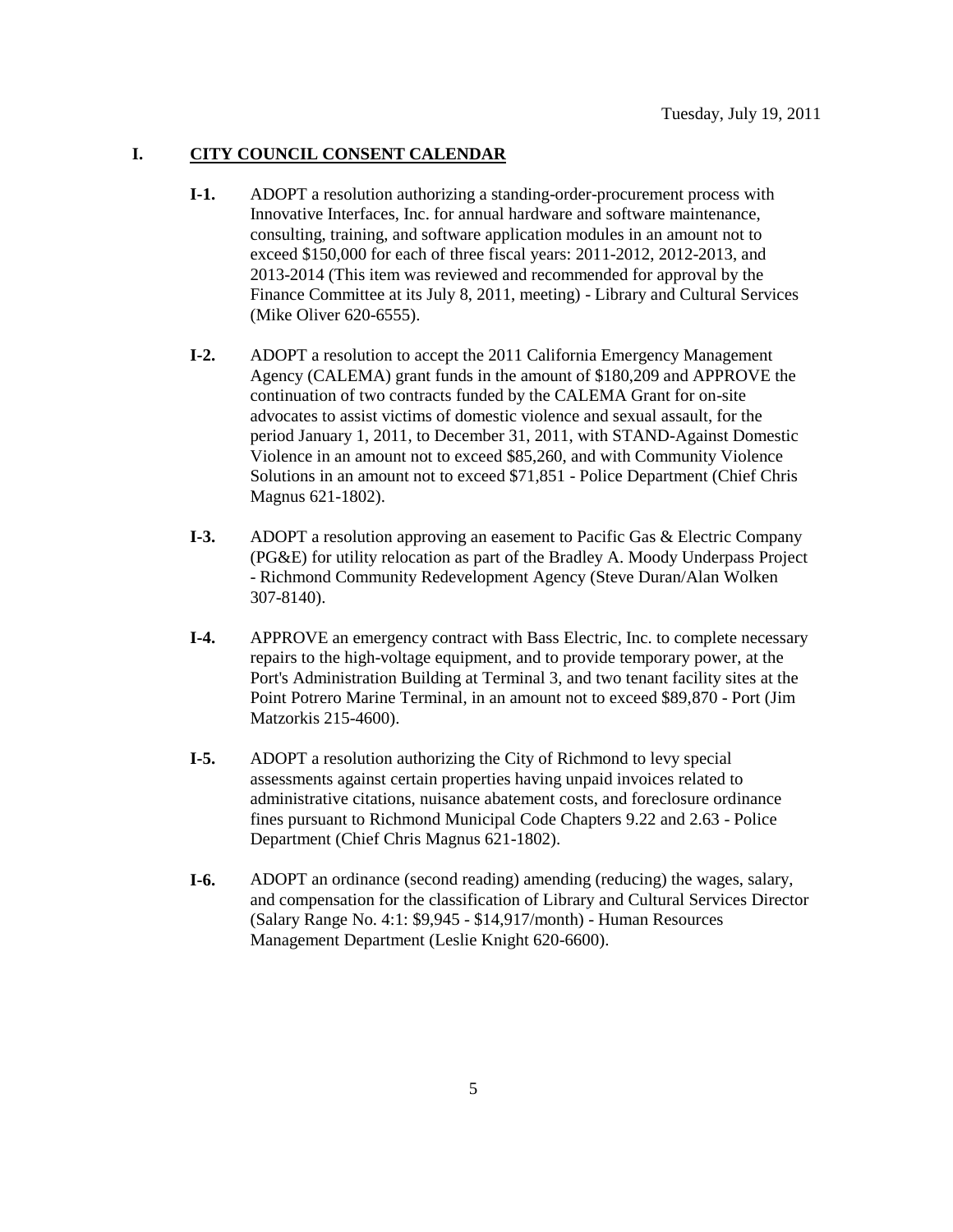- **I-7.** ADOPT a resolution authorizing standing contracts for as-needed transcription, plan check, and building rental inspection services with three transcription, two building inspection, and three plan check service firms in an amount not to exceed \$95,000 per firm over a one-year period - Planning and Building Services Department (Richard Mitchell 620-6706).
- **I-8.** APPROVE a contract with W.R. Forde Associates, the lowest responsive bidder, to perform the Fiscal Year 2010/11 Sidewalk Gap Closure Improvements (Stege Avenue) and Surface Drainage Improvements (Ohio Avenue/41st Street) Project in an amount not to exceed \$177,280, with an additional City-controlled contingency and reserve not to exceed \$17,728 (The Finance Committee reviewed the first contract award recommendation at its May 6, 2011, meeting and recommended the approval of this item at the next available Council meeting) - Engineering Services Department (Edric Kwan/Andy Yeung 307- 8108).
- **I-9.** ADOPT a resolution Declaring the Canvass of Returns and Result of the Special Election held on June 7, 2011 - City Clerk's Office (Diane Holmes 620-6514).
- **I-10.** APPROVE a one-year grant-funded contract with the Richmond Kaiser Permanente Medical Facility to provide Haz Mat physical examinations for up to 60 Fire Department Hazardous Material Specialists using funds from the Contra Costa County Health Services Hazardous Materials Division, in an amount not to exceed \$73,000 - Fire Department (Chief Michael Banks 307-8041).
- **I-11.** APPROVE the minutes of the April 26, 2011, and May 17, 2011, meetings City Clerk's Office (Diane Holmes 620-6513).
- **I-12.** APPROVE a construction contract with Salt River Construction Corporation, the lowest responsible bidder, in the amount of \$1,850,571 for the Marina Bay Yacht Harbor Maintenance Dredging Project, per the plans and specifications (This item was reviewed and recommended for approval by the Finance Committee at its July 8, 2011, meeting) - Port (Jim Matzorkis 215-4600).
- **I-13.** ADOPT a resolution renewing standing orders/outline agreements for information technology related goods and services from various vendors in an amount not to exceed \$250,000 per vendor for Fiscal Year 2011-2012 (This item was reviewed and recommended for approval by the Finance Committee at its July 8, 2011, meeting) - Information Technology Department (Sue Hartman 620- 6874).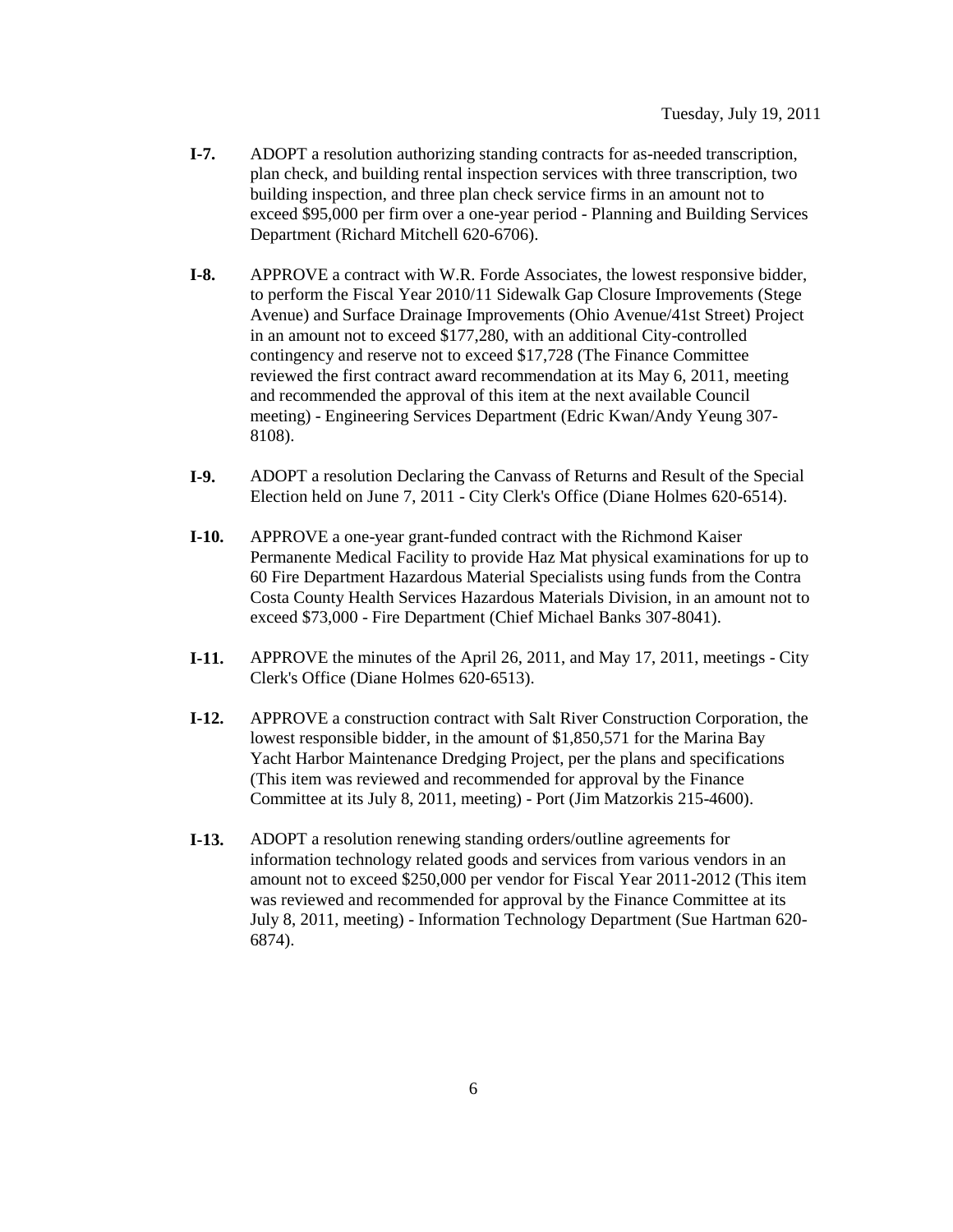- **I-14.** APPROVE Contract Amendment No. 2 with Bay Cities Paving and Grading, Inc. to increase the contract value by \$132,065.64 for a total of \$1,782,897.13 and ACCEPT the work for the Via Verdi Temporary Channel Improvements Contract (This item was reviewed and recommended for approval by the Finance Committee at its July 8, 2011, meeting) - Engineering Services Department (Edric Kwan 621-1825/Tawfic Halaby 621-1612).
- **I-15.** ADOPT a resolution authorizing approval of contracts with Pogo Park, MIG, and Mack5 to facilitate the expansion and renovation of Elm Park, and authorize the city manager to execute all required contracts and agreements to facilitate the acquisition of 720 Elm Avenue and relocation expenses of the tenants at the property as part of this project (This item was reviewed and recommended for approval by the Finance Committee at its July 8, 2011, meeting) - City Manager's Office (Bill Lindsay 620-6512).
- **I-16.** APPROVE a contract with Western Roofing Services for the re-roofing of Fire Station 61 located at 140 West Richmond Avenue, in an amount not to exceed \$120,500 (This item was reviewed and recommended for approval by the Finance Committee at its July 8, 2011, meeting) - Public Works Department (Yader A. Bermudez 231-3008).
- **I-17.** ADOPT an ordinance (second reading) amending Chapter 2.64, Article II, of the Richmond Municipal Code authorizing a Municipal Identification Program to provide for the issuance of municipal identification cards to residents of the City of Richmond for the purposes of improving public safety, increasing civic participation, and supporting local commerce - Mayor McLaughlin (620-6503) and Councilmember Beckles (620-6581).
- **I-18.** ADOPT a resolution authorizing service contracts with 10 architects, eight landscape architects, and three structural engineering firms for as-needed architectural, landscape architectural, and structural engineering services in an amount not to exceed \$350,000 per firm over a three-year period (This item was reviewed and recommended for approved by the Finance Committee at its July 8, 2011, meeting) - Public Works Department (Yader A. Bermudez 231-3008).
- **I-19.** APPROVE the appointment of Mayor McLaughlin as City Council liaison to the Point Molate Community Advisory Committee - Mayor's Office (Mayor McLaughlin 620-6503).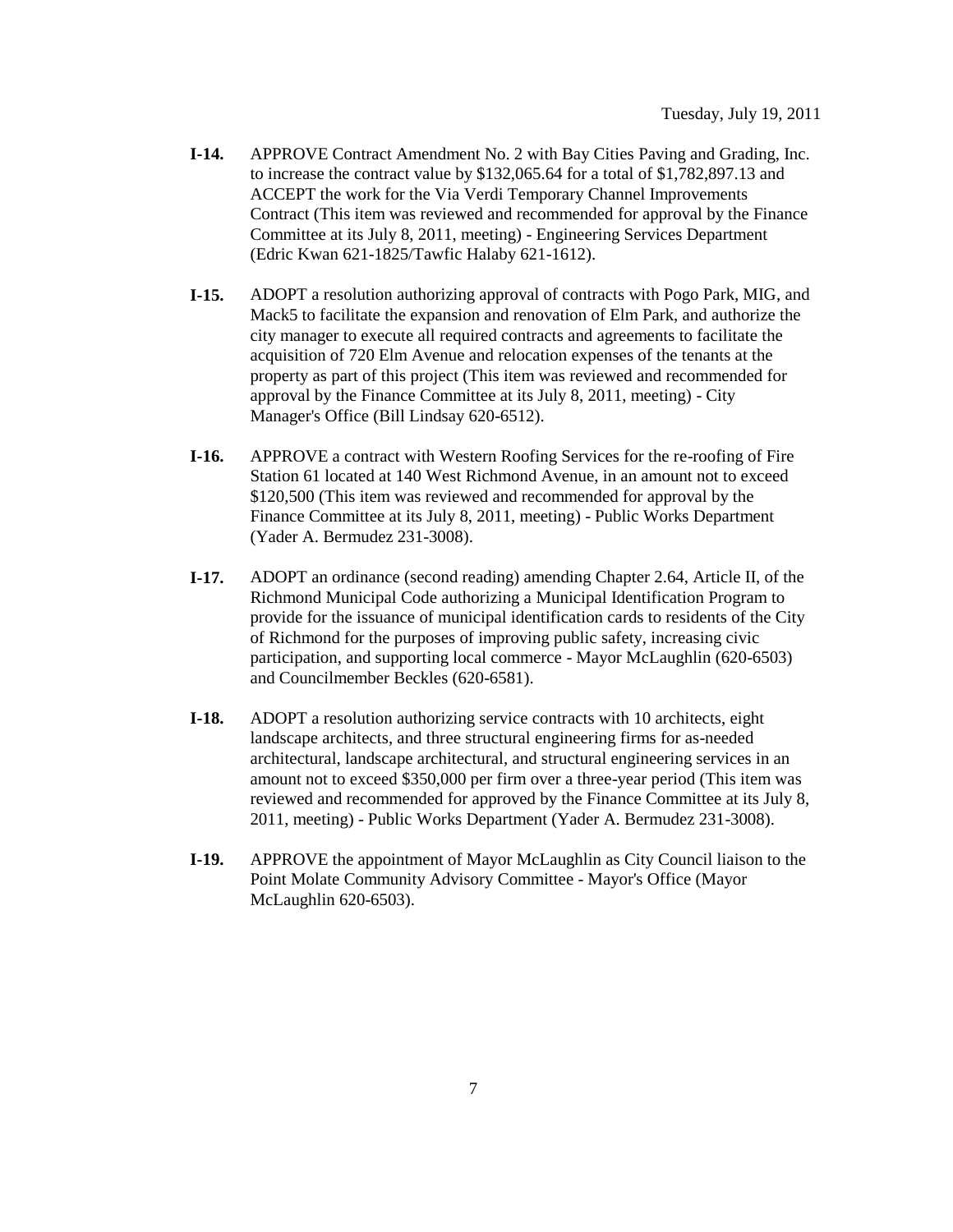- **I-20.** APPROVE the following appointments and reappointments: Commission on Aging: Rose Brooks, Incumbent, term expiring May 19, 2013; Historic Preservation Advisory Commission: Robin Cawelti, Incumbent, term expiring July 31, 2013; Workforce Investment Board: Anders Swahn; Youth Baseball Advisory Commission: DeShawn Clark, filling unexpired term of Augustine Flores who resigned, term expiring November 16, 2011; Andrea Clark-Daniels, filling unexpired term of Elana Bolds who resigned, term expiring December 2, 2011 - Mayor's Office (Mayor McLaughlin 620-6503).
- **I-21.** APPROVE a contract with the law firm of Colantuono & Levin LLC for representation in Sipple vs. City of Alameda in an amount not to exceed \$25,000, and AUTHORIZE the city manager to execute the retainer letter from Colantuono & Levin - City Attorney's Office (Randy Riddle 620-6509).
- **I-22.** ADOPT a resolution authorizing the city manager to execute a contract with Dalessi Management Consulting, LLC to analyze the city's electricity load, in an amount not to exceed \$20,000 with a term ending June 30, 2012, and with the Marin Energy Authority, to perform the applicant impact analysis, in an amount not to exceed \$20,000 with a term ending June 30, 2012 - City Manager's Office (Bill Lindsay 620-6512).
- **I-23.** ADOPT an ordinance (second reading) establishing the fees as outlined in the proposed Master Fee Schedule - Finance Department (James Goins/Antonio Banuelos 620-6741).

### **J. PUBLIC HEARINGS**

- **J-1.** ADOPT a resolution for the proposed increase in annual assessments for the Hilltop Landscape Maintenance District for the 2011-2012 Fiscal Year - Public Works Department (Yader A. Bermudez 231-3008).
- **J-2.** Public hearing on an appeal by the Santa Fe Neighborhood Council of the Planning Commission's approval of a Conditional Use Permit (PLN11-057) on June 2, 2011, to allow an eating establishment and convenience store at 925 Cutting Boulevard. The staff recommendation is to approve the Conditional Use Permit, thereby denying the appeal - Planning and Building Services Department (Richard Mitchell 620-6706).